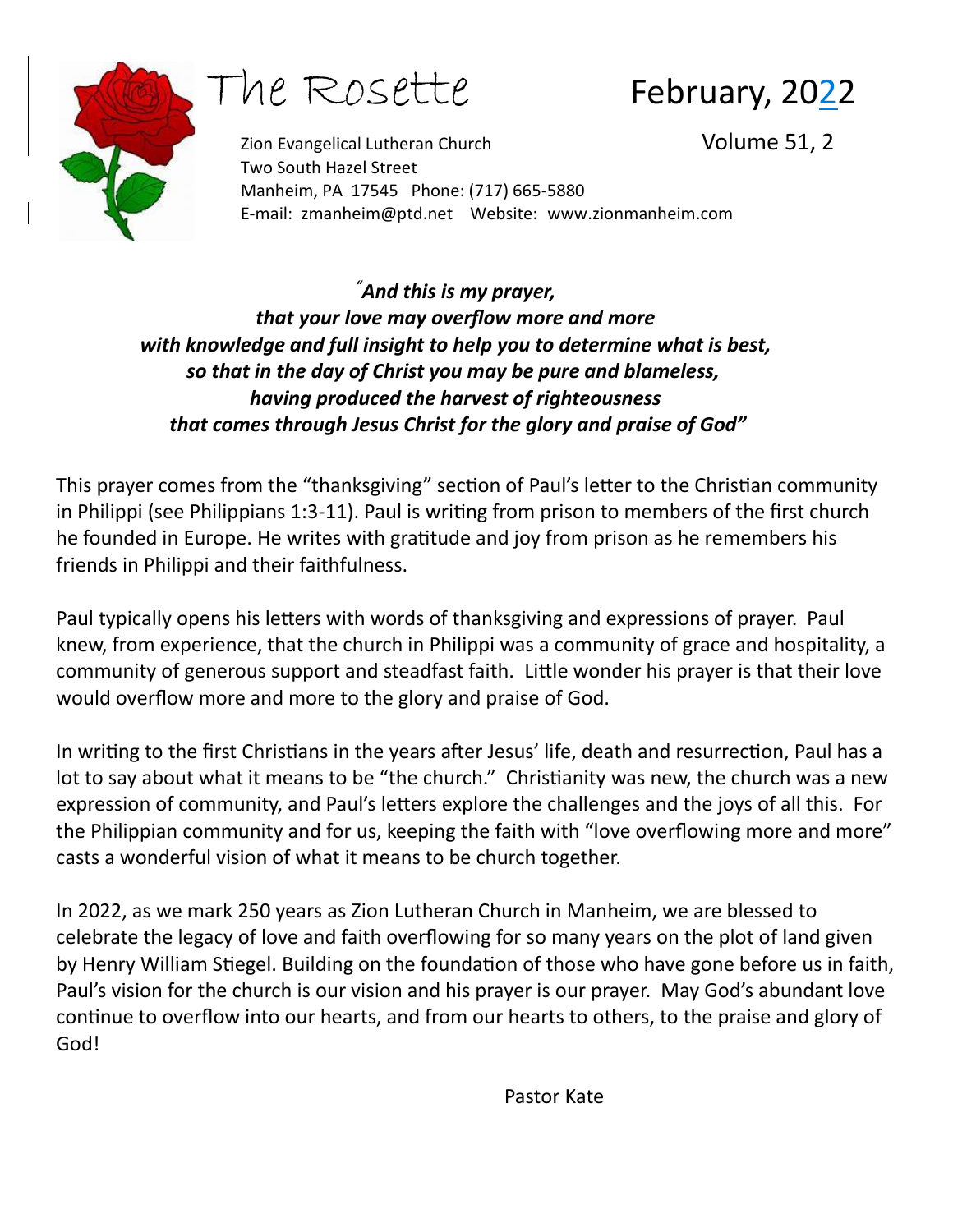### **Annual Congregational Report**

The Annual Report with 2021 highlights and the year's financial information are now available. You may pick up your copy inside the church sanctuary entrance.

## **Sunday Morning Bible Study**

The Sunday morning bible study of the book of Genesis continues weekly at 10:15 am, following worship. Come when you are able; come and explore the ancient story; come and learn together!

"More Than A Soup Can"



#### **Souper Bowl of Caring**

The 2022 Souper Bowl of Caring has begun! Between now and Super Bowl Sunday, February 13<sup>th</sup>, Zion will once again gather soup (especially clam chowder and beef vegetable), crackers,

baked beans, canned fruit, and Spam in support of our neighbors in

need for the Manheim Central Food Pantry. You may drop off your contributions on Sundays or any time during office hours until Feb. 13<sup>th</sup>.

### **Summer Lunch Review and Planning**

All those interested in Zion's Summer Lunch program are invited to a meeting on Thurs., Feb 10<sup>th</sup> at 11:00am to remember and review the 2021 program, and to make tentative plans for 2022. Participants from this past summer are welcome, along with anyone who is interested in becoming involved.

## **Ash Wednesday, 2022**

The season of Lent begins this year on March 2. Tentative plans will be to offer a spoken service at 11:30am, and a service with musicians at 7:00pm. Both services will include holy communion and the imposition of ashes.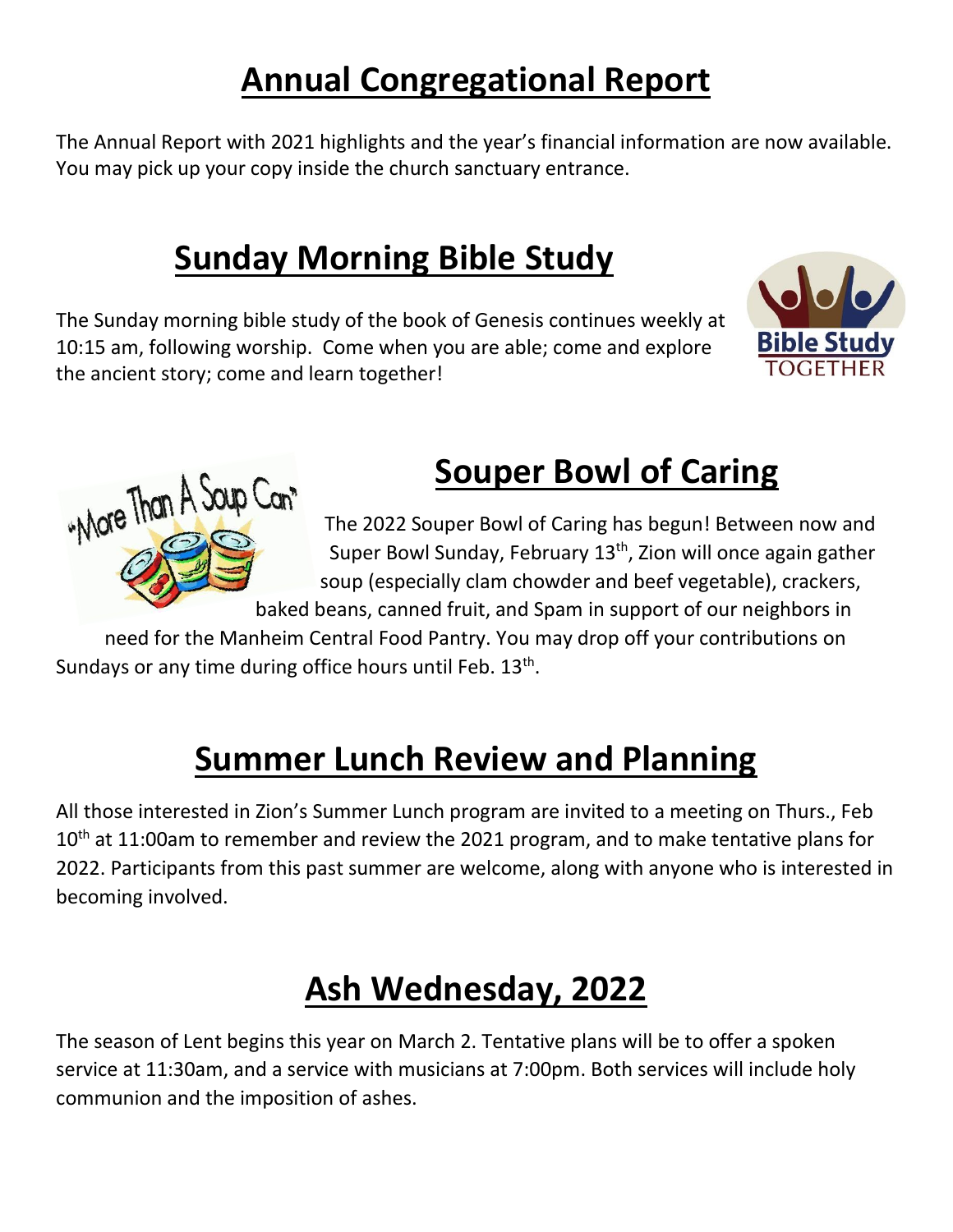### **Daughters of Zion**

The Daughters of Zion class assists in church and community activities where there is a need. They also collect food items for the Manheim Central Food Pantry. This group usually meets the 3rd Monday of each month at 1:30pm in the Rose Parlor.

We did not have a meeting in January due to the covid-19 upsurge, and also the inclement weather. We will be rescheduling our guest speaker, Mike Dieter, for later in the year.



At our next meeting on February 21 $st$ , we will celebrate Valentine's Day and President's Day with some games and goodies. Come out, have some fun, and visit with each other. Hopefully, the Groundhog will give us a good weather prediction on February 2<sup>nd</sup>.



I want to remind all class members that the call list will start again if we have bad weather on the day of our meeting. All members are assigned to

a person who will give a call if the class meeting is cancelled. So, listen for your phone messages, or check them regularly. If a really bad weather call comes on a Sunday evening or Monday morning, the church office will be notified of the cancellation.

#### *Please do not come out if the roads are bad.*



Please remember your Food Pantry items. The pantry is looking for soup, Spam, canned fruit, toilet paper, paper towels, crackers and juice.

*Nadine*

# **Capital Campaign Updates**

 The stairwells are painted and the work has shifted into the Rose Parlor, Sunday School room and sanctuary. The painting should be finalized by the end of the month.

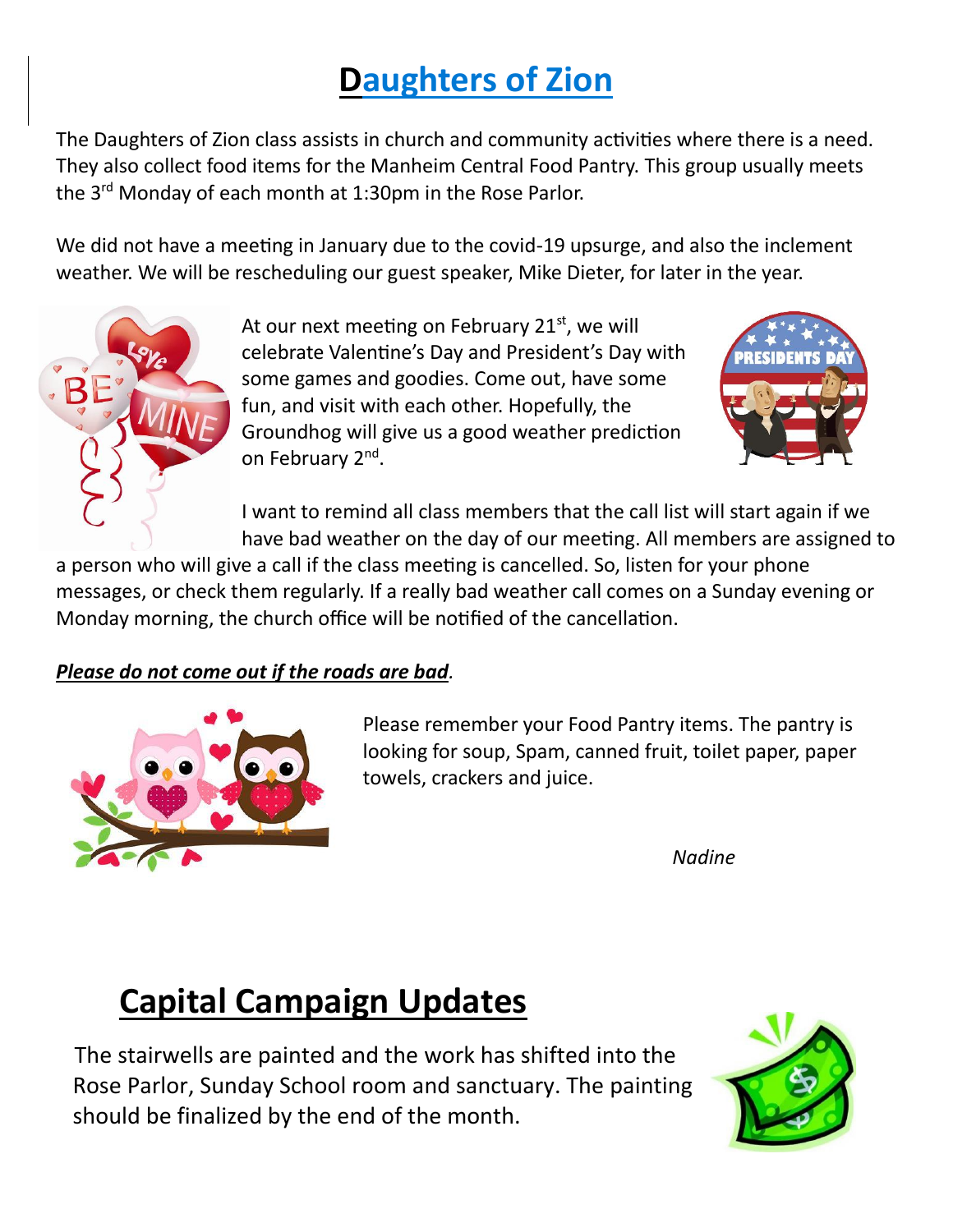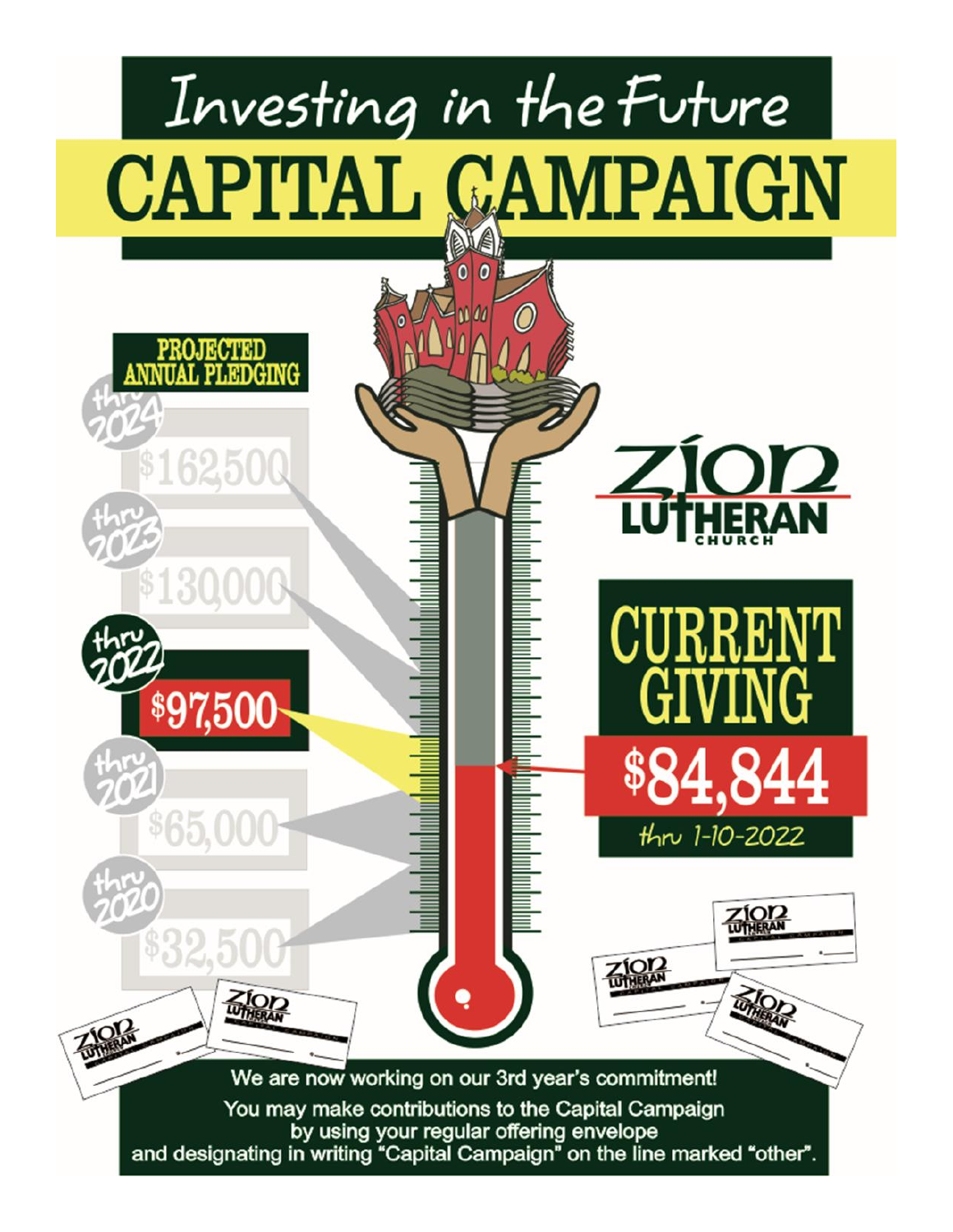## **Preschool News**

The weather is a little gray and dreary outside, but the Preschool rooms are full of color and energy. While this past month has had us navigating Covid, we appreciate the understanding and flexibility of our families and

teachers. The children are building friendships and have routine understanding of school down. We look forward to meeting with parents this coming month in our Parent-Teacher Conferences and talking through what their special kids look like in the Preschool world.

Enrollment planning for next school year is underway and I can't believe we will be gearing up for the 2022/2023 school year. If you know of anyone with a child in the 2-4 age range, feel free to tell them about this program!

We are also thrilled with how the stairwell painting is looking. What a difference it will make! Thank you for all you do to support the preschool program.

We head in to February praying for good health and mild weather!



You are invited to the first annual fundraising event for the Home on Ferdinand, a recently opened women and children's homeless shelter, in Manheim, Pa. It is Friday, February 11, 2022, located at the Junction Center, 1875 Junction Road, Manheim, PA 17545. Doors open at 5:30pm, followed by a Pie Auction at 7pm and a Silent Auction from 5:30-7:30pm. There will be Peter's Pork Barbecue Dinners, Java (coffee), and Auntie Anne's Pretzels for purchase. All proceeds will go to Home on Ferdinand to help with operating expenses and programs. Contact Janelle Wenger with questions at [janellewenger93@gmail.com](mailto:janellewenger93@gmail.com)

**Items are needed for the event** - Organizers for this event are asking for at least 1 pie donated along with a short story about why the pie is special. Please have the pies delivered to Janelle Wenger at 81 Garden Ln, Mount Joy, PA, by Thursday, February 10th. We are also looking for small groups, individuals, or Sunday school classes to donate theme baskets and gift cards for the Silent Auction. Please have baskets and gift cards delivered to Janelle Wenger at 81 Garden Lane, Mount Joy, PA, by Monday, February 7.





*Katie Mummau*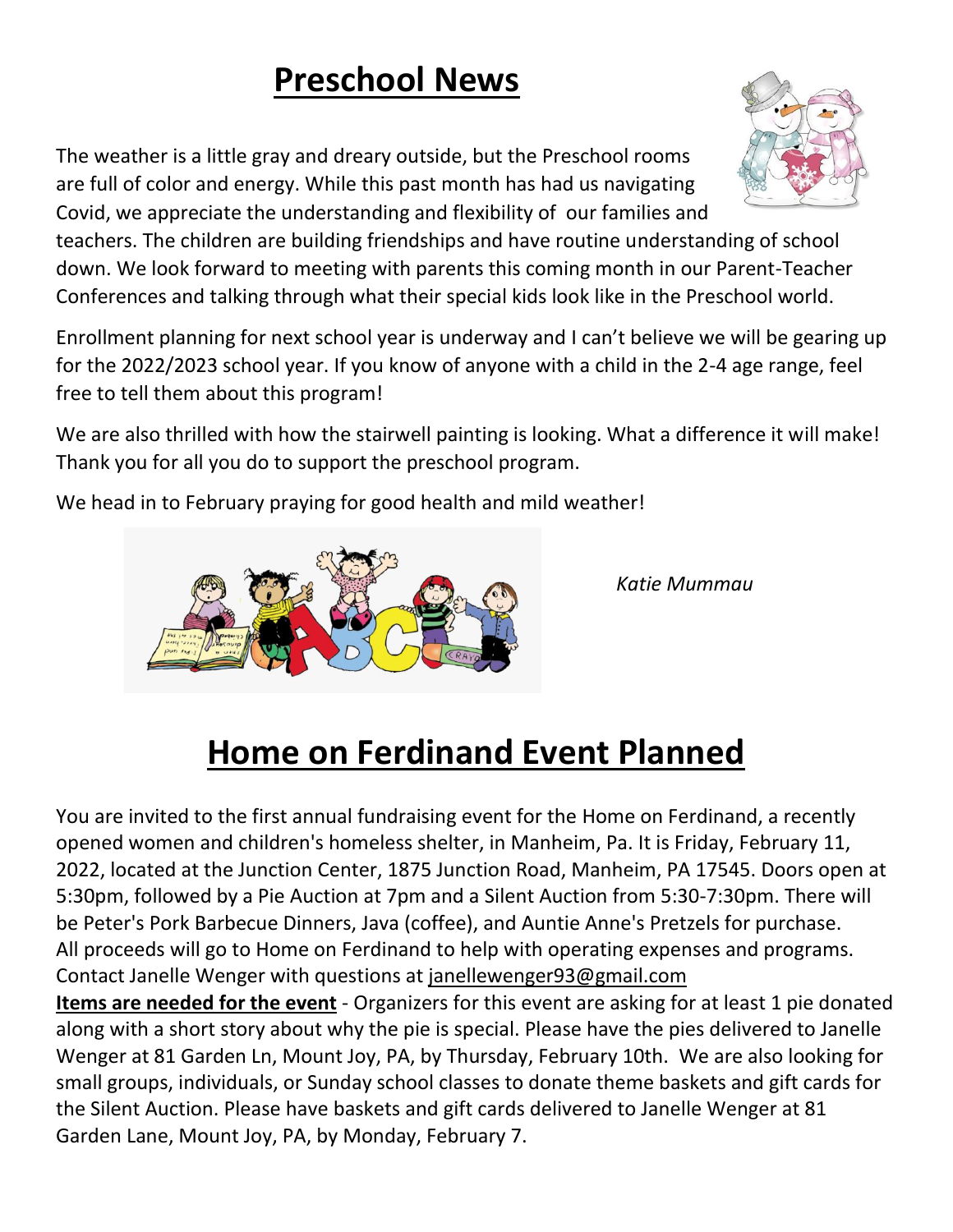

### **Parish Register**

*Deaths –* Paul E. Miller – died December 30, 2021 D. Elaine Gantz – died January, 1, 2022 Ella Mae Ibach – died January 3, 2022

## **Financial Notes:**

#### **with joy and thanksgiving for your faithful stewardship.**

| <b>OFFERINGS</b>                                 | Mo. Total | <b>Budget</b> |
|--------------------------------------------------|-----------|---------------|
| <b>December General Fund offering</b>            | 23,284    | 16,412        |
| December Capital Campaign offering               | 10,843    |               |
| Jan. General Fund offering (as of 1/18/2022)     | 12,091    | 21,882        |
| Jan. Capital Campaign offering (as of 1/18/2022) | 1,926     |               |

**The Expanded Prayer List** is published at the beginning of each month and is available by email. Printed copies are available at the church for those people who don't receive e-mails. **Please contact Linda Keiffer @ 665-9646 (h) or 742-2149 (c)** to add a name to the list and to initiate the prayer chain. She will, in turn, notify the church office of the name and the reason for prayer.

Current Prayer Warriors to Zion's Prayer Chain include: Rubye Barto, Holly Brosey, Linda Keiffer, Yvonne Kreider, Verna Landry, Judy Long, Donna Rhodes and Cortney Schaeffer

*Take note: Please have permission from the person whose name you are placing on the list for prayer. The name of the contact person and phone number are also important for updates and further information about the person being prayed for.*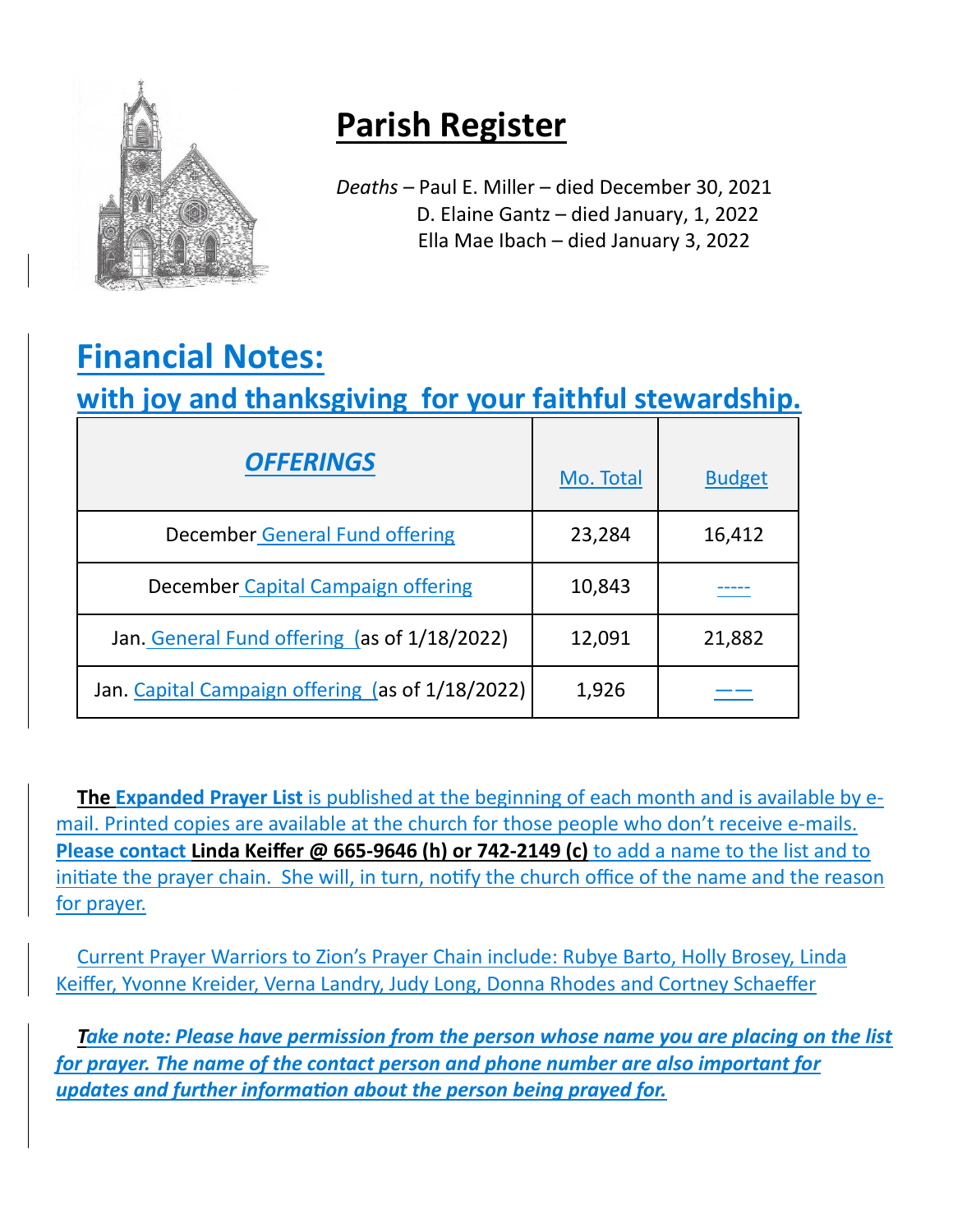### *February Birthdays*

| 2/12 | Utha Webb              |
|------|------------------------|
| 2/15 | Linda Martin           |
| 2/16 | <b>Barb Evock</b>      |
|      | Yvonne Kreider         |
| 2/19 | Zach Seibert           |
| 2/23 | <b>Mike Connelly</b>   |
|      | <b>Terry Fry</b>       |
|      | Jean Rambler           |
| 2/24 | <b>Beth Ann Hoffer</b> |
| 2/26 | Doug Shaw              |
| 2/28 | <b>Elaine Miller</b>   |
|      |                        |





## *February Anniversaries*

2/26 Earl & Arlene Gernert

The Zion Preschool Board wishes to thank the Daughters of Zion class for their generous donations of candy. The candy was used to make treat bags from Zion Lutheran Church that were given to each of the students. An invitation to our Christmas Eve services was included.

*Betty Wise*

Thank you all for the cards, calls, and prayers for us when Paul went to his eternal home. They were much appreciated. Bless you!

*Betty Miller & family*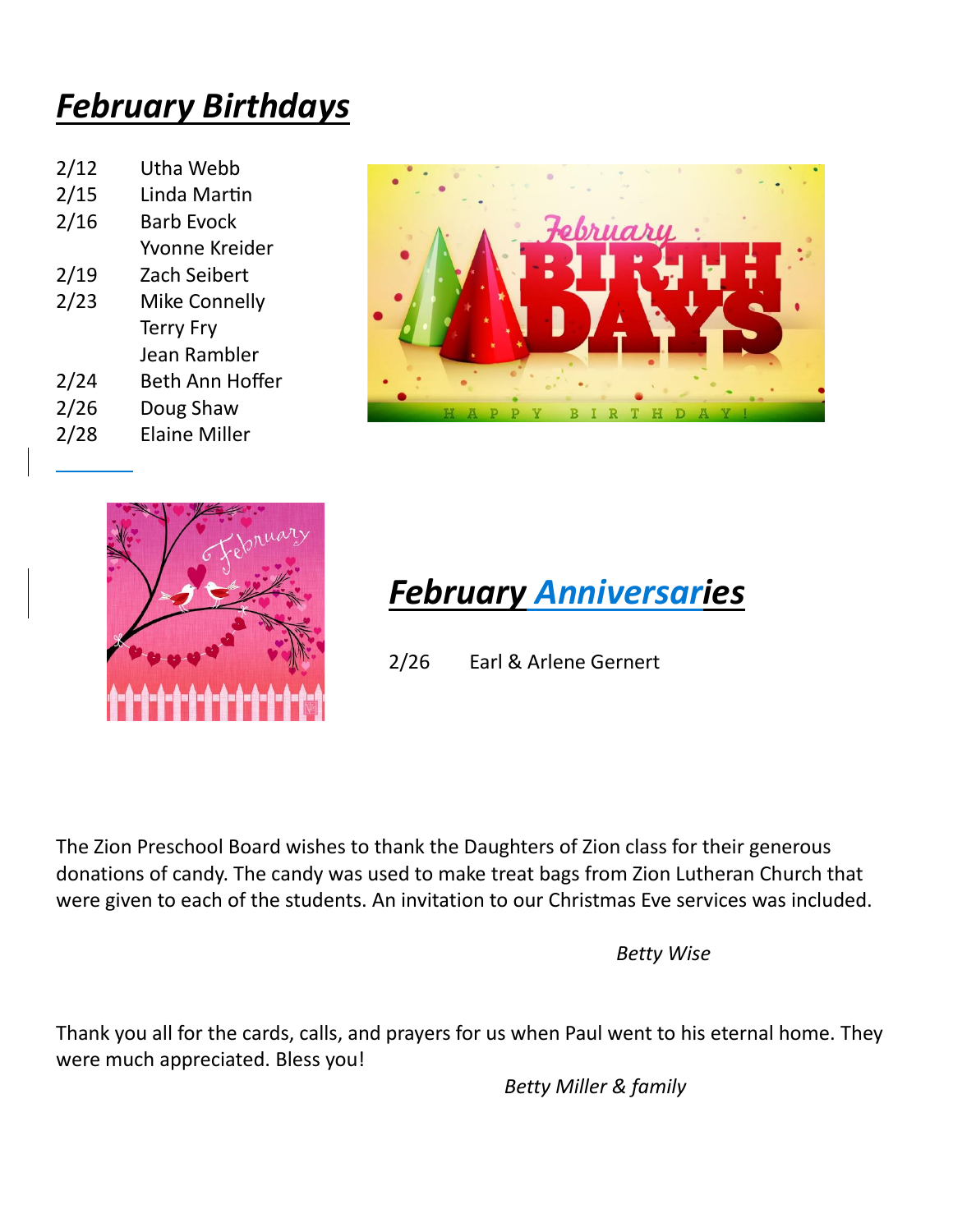#### **February Readings**

- 2/1 Psalm 56 2 Kings 5:1-14 1 Corinthians 14:13-25
- 2/2 Psalm 56 Jeremiah 1:11-19 Luke 19:41-44
- 2/3 Psalm 138 Numbers 20:22-29 Acts 9:19b-25
- 2/4 Psalm 138 Numbers 27:12-23 Acts 9:26-31
- 2/5 Psalm 138 Judges 3:7-11 Luke 4:42-44
- 5<sup>th</sup> Sunday after Epiphany
- 2/6 Isaiah 6:1-8 [9-13] Psalm 138 1 Corinthians 15:1-11 Luke 5:1-11
- 2/7 Psalm 115 Judges 5:1-11 1 Corinthians 14:26-40

| 1 Samuel 9:15-10:1b<br>1 Timothy 3:1-9<br>2/9<br>Psalm 115<br><b>Isaiah 8:1-15</b><br>Luke 5:27-32<br>2/10<br>Psalm 1<br>Jeremiah 13:12-19<br>Acts 13:26-34<br>2/11<br>Psalm 1<br>Jeremiah 13:20-27<br>1 Peter 1:17-2:1<br>2/12<br>Psalm 1<br>Jeremiah 17:1-4<br>Luke 11:24-28<br>6 <sup>th</sup> Sunday after Epiphany<br>2/13<br>Jeremiah 17:5-10<br>Psalm 1<br>1 Corinthians 15:12-20<br>Luke 6:17-26 | 2/8 | Psalm 115 |  |  |
|----------------------------------------------------------------------------------------------------------------------------------------------------------------------------------------------------------------------------------------------------------------------------------------------------------------------------------------------------------------------------------------------------------|-----|-----------|--|--|
|                                                                                                                                                                                                                                                                                                                                                                                                          |     |           |  |  |
|                                                                                                                                                                                                                                                                                                                                                                                                          |     |           |  |  |
|                                                                                                                                                                                                                                                                                                                                                                                                          |     |           |  |  |
|                                                                                                                                                                                                                                                                                                                                                                                                          |     |           |  |  |
|                                                                                                                                                                                                                                                                                                                                                                                                          |     |           |  |  |
|                                                                                                                                                                                                                                                                                                                                                                                                          |     |           |  |  |
|                                                                                                                                                                                                                                                                                                                                                                                                          |     |           |  |  |
|                                                                                                                                                                                                                                                                                                                                                                                                          |     |           |  |  |
|                                                                                                                                                                                                                                                                                                                                                                                                          |     |           |  |  |
|                                                                                                                                                                                                                                                                                                                                                                                                          |     |           |  |  |
|                                                                                                                                                                                                                                                                                                                                                                                                          |     |           |  |  |
|                                                                                                                                                                                                                                                                                                                                                                                                          |     |           |  |  |
|                                                                                                                                                                                                                                                                                                                                                                                                          |     |           |  |  |
|                                                                                                                                                                                                                                                                                                                                                                                                          |     |           |  |  |
|                                                                                                                                                                                                                                                                                                                                                                                                          |     |           |  |  |
|                                                                                                                                                                                                                                                                                                                                                                                                          |     |           |  |  |
|                                                                                                                                                                                                                                                                                                                                                                                                          |     |           |  |  |
|                                                                                                                                                                                                                                                                                                                                                                                                          |     |           |  |  |
|                                                                                                                                                                                                                                                                                                                                                                                                          |     |           |  |  |
| 2/14<br>Psalm 120                                                                                                                                                                                                                                                                                                                                                                                        |     |           |  |  |
| 2 Kings 24:18-25:21                                                                                                                                                                                                                                                                                                                                                                                      |     |           |  |  |
| 1 Corinthians 15:20-34                                                                                                                                                                                                                                                                                                                                                                                   |     |           |  |  |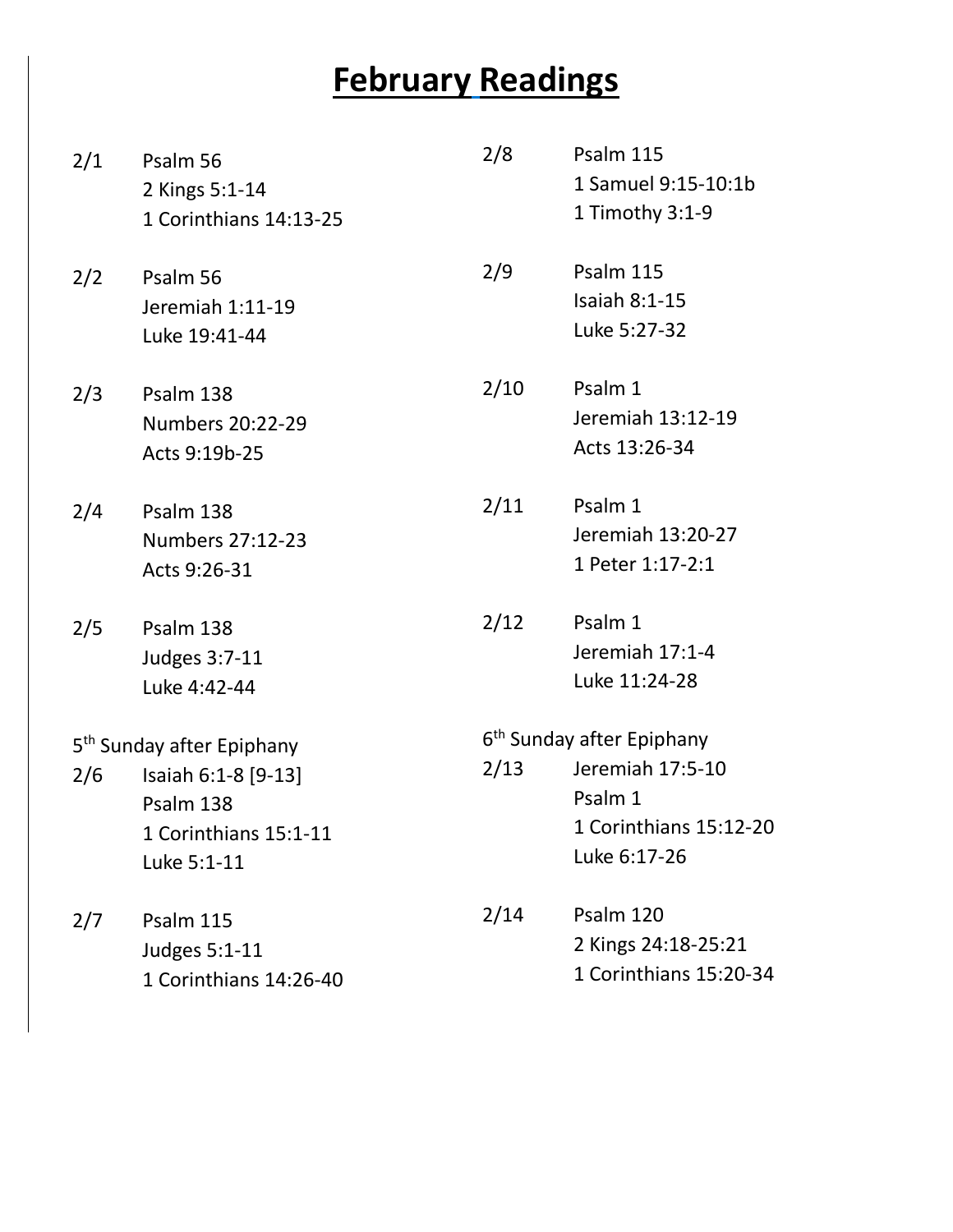#### **Feb. Readings, cont'd**

- 2/15 Psalm 120 Ezra 1:1-11 2 Corinthians 1:12-19
- 2/16 Psalm 120 Jeremiah 22:11-17 Luke 11:37-52
- 2/17 Psalm 37:1-11, 39-40 Genesis 43:16-34 Romans 8:1-11
- 2/18 Psalm 37:1-11, 39-40 Genesis 44:1-17 1 John 2:12-17
- 2/19 Psalm 37:1-11, 39-40 Genesis 44:18-34 Luke 12:57-59
- 7<sup>th</sup> Sunday after Epiphany
- 2/20 Genesis 45:3-11, 21-28 Psalm 37:1-18 1 Cor. 15:35-38, 42-50 Luke 6:27-38
- 2/21 Psalm 38 Genesis 33:1-17 1 Corinthians 11:2-16
- 2/22 Psalm 38 1 Samuel 24:1-22 1 Cor. 11:17-22, 27-33
- 2/23 Psalm 38 Leviticus 5:1-13 Luke 17:1-4
- 2/24 Psalm 99 Deuteronomy 9:1-5 Acts 3:11-16
- 2/25 Psalm 99 Deuteronomy 9:6-14 Acts 10:1-8
- 2/26 Psalm 99 Deuteronomy 9:15-24 Luke 10:21-24

#### Transfiguration of Our Lord

- 2/27 Exodus 34:29-35 Psalm 99 2 Corinthians 3:12-4:2 Luke 9:28-36 [37-43a]
- 2/28 Psalm 35:11-28 Exodus 35:1-29 Acts 10:9-23a

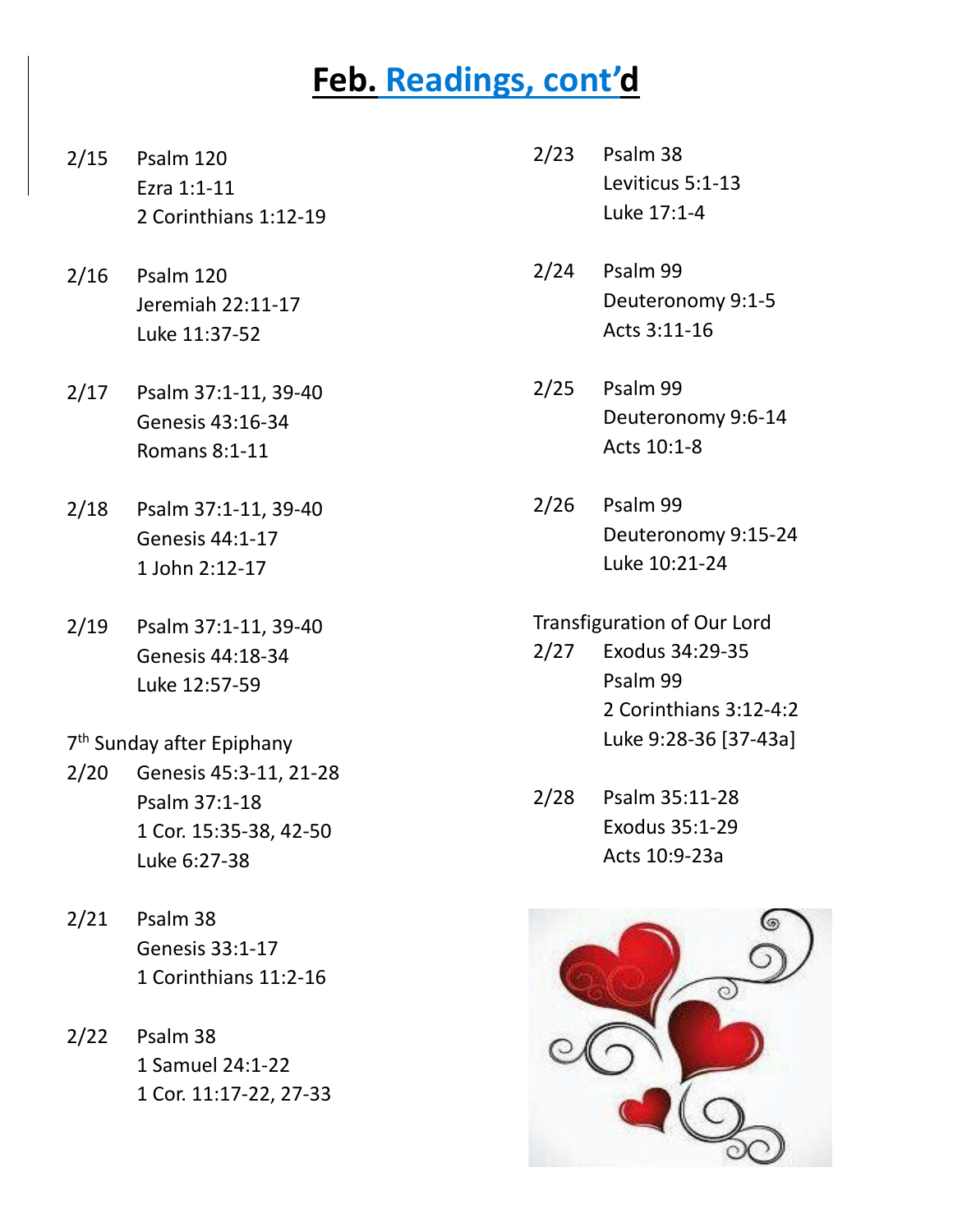#### **Altar Flowers**

- Feb. 6 Marc & Carol Phillips in honor of A.J's and Katherine's birthdays
- Feb. 13 *This space available. Please call office at 665-5880.*
- Feb. 20 Dan Rambler in honor od Jean's birthday
- Feb. 27 Barbara Grunenberger in memory of Glenn Grunenberger

*Note: Flowers are \$40 per week, and must be paid to the church by the beginning of the month for the flowers you are sponsoring. Thank you.*

#### **Bulletin Sponsors**

Month of February – *This month is available. Please call the office at 665-5880, if interested in sponsoring the bulletins.*

Bulletins are - \$9.00 per week



# **Worship Help Schedule**

| <b>Date</b> | <b>Greeters/Ushers</b>            | <b>Lay Readers</b>     |
|-------------|-----------------------------------|------------------------|
| 2/6         | Joanne Tome                       | Ronda Moore            |
| 2/13        | <b>Stacy Fry</b>                  | Kyle Spohn             |
| 2/20        | Fay Varner                        | Sue Shaw               |
| 2/27        | Mike & Kathy Connelly             | Wayne Olson            |
|             |                                   |                        |
| 3/6         | <b>Bob &amp; Mary Ann Greiner</b> | <b>Mary Welliver</b>   |
| 3/13        | Erma May                          | <b>Denny Valins</b>    |
| 3/20        | Tom & Cathy Knittle               | <b>Carol Atherholt</b> |
| 3/27        | Glenn & Donna Ober                | John Blanck            |